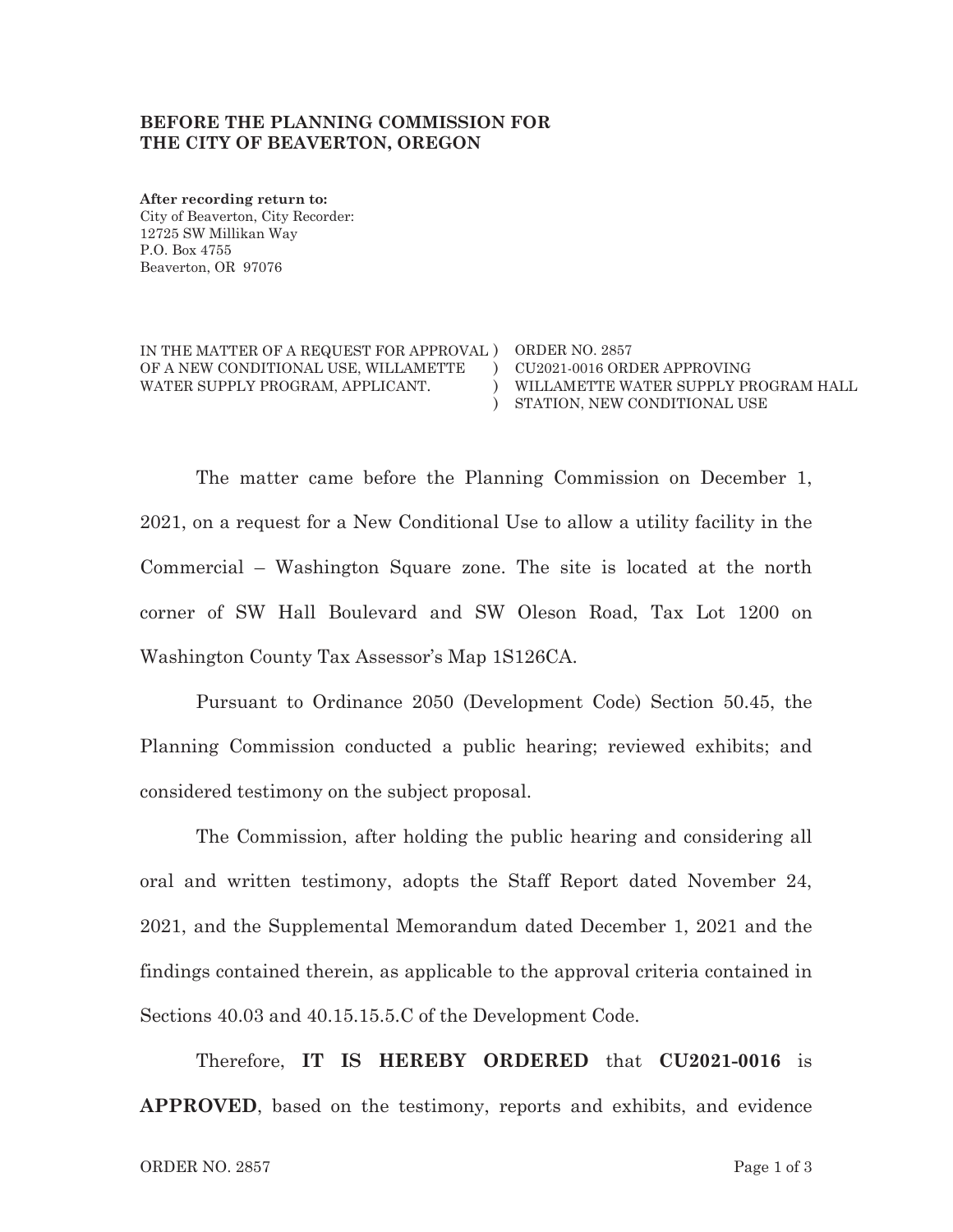presented during the public hearing on the matter and based on the facts, findings, and conclusions found in the Staff Report dated November 24, 2021, and the Supplemental Memorandum dated December 1, 2021, subject to the condition of approval as follows:

## **A**. **General Conditions:**

 $1<sub>1</sub>$ . The applicant shall ensure that the Design Review Three (DR2021- $0102$  application has been approved and is consistent with the submitted plans. (Planning/SR)

Motion **CARRIED**, by the following vote:

**AYES:** Overhage, Saldanha, Lawler, McCann, Teater, Winter **NAYS:** None. **ABSTAIN:** None. **ABSENT:** Nye.

Dated this  $-$ 8th day of December  $\qquad$ , 2021 December 2021.

To appeal the decision of the Planning Commission, as articulated in Land Use Order No. 2857 an appeal must be filed on an Appeal form provided by the Director at the City of Beaverton Community Development Department's s office by no later than 4:30 p.m. on **December 20th** 20th, 2021  $, 2021.$